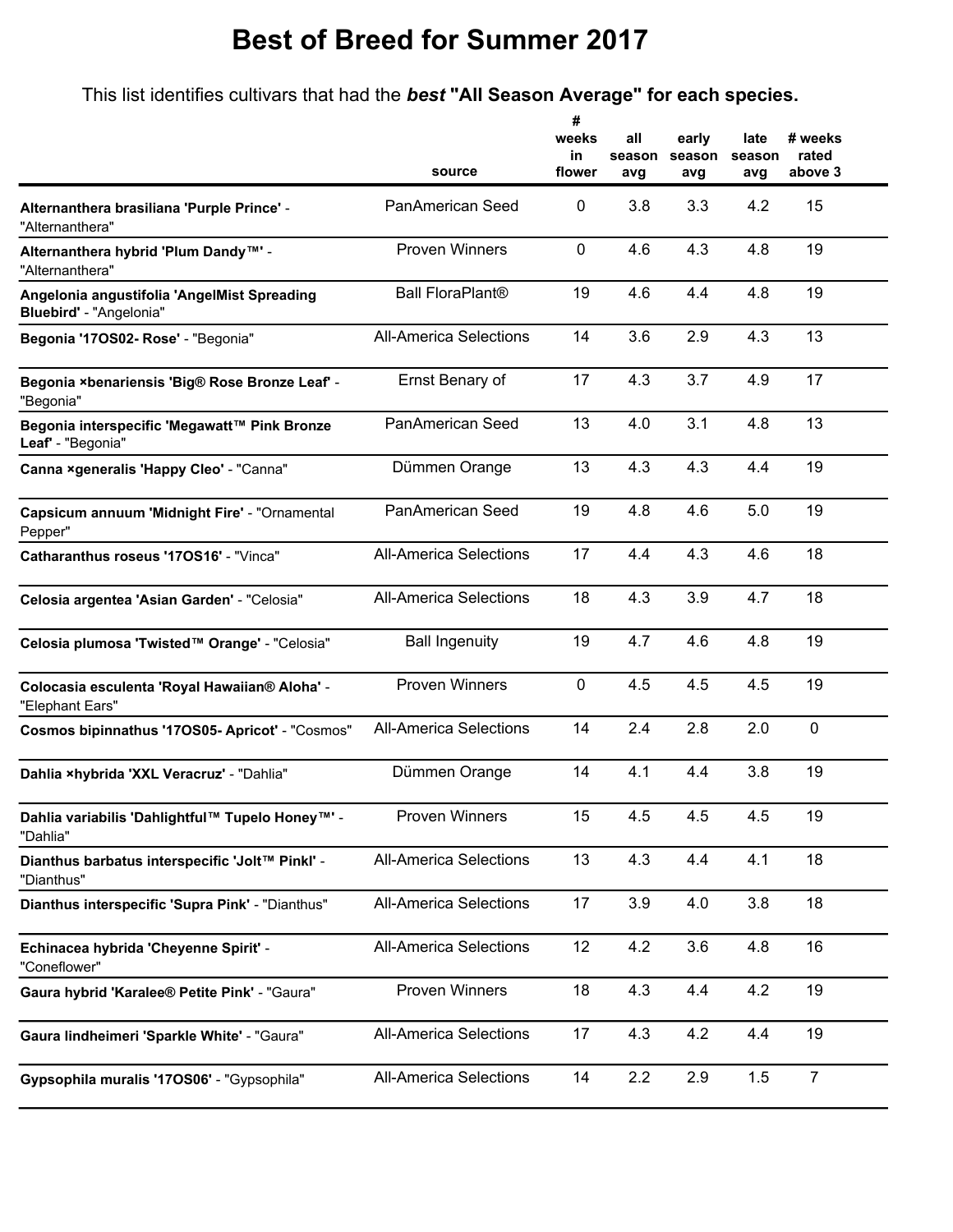## **Best of Breed for Summer 2017**

|                                                                                 | source                        | # weeks<br>in<br>flower | all<br>season<br>avg | early<br>season<br>avg | late<br>season<br>avg | # weeks<br>rated<br>above 3 |
|---------------------------------------------------------------------------------|-------------------------------|-------------------------|----------------------|------------------------|-----------------------|-----------------------------|
| Hypoestes phyllostachya 'Hippo™ Rose' - "Polka<br>Dot Plant"                    | <b>Proven Winners</b>         | 8                       | 4.2                  | 4.3                    | 4.0                   | 18                          |
| Impatiens hawkeri 'SunStanding Purple' - "New<br>Guinea Impatiens"              | Dümmen Orange                 | 18                      | 3.3                  | 4.4                    | 2.4                   | 12                          |
| Impatiens hybrida 'Bounce™ Pink Flame' -<br>"Impatiens"                         | <b>All-America Selections</b> | 19                      | 4.0                  | 4.3                    | 3.8                   | 18                          |
| Impatiens walleriana 'SunPatiens® Spreading<br><b>Shell Pink' - "Impatiens"</b> | <b>All-America Selections</b> | 19                      | 4.4                  | 4.3                    | 4.4                   | 19                          |
| Ipomoea batatas 'FloraMia Cameo' - "Sweet<br>Potato"                            | Dümmen Orange                 | 14                      | 4.5                  | 4.3                    | 4.7                   | 19                          |
| Lantana camara 'Bloomify™ Rose' - "Lantana"                                     | <b>Ball FloraPlant®</b>       | 14                      | 4.1                  | 3.4                    | 4.8                   | 15                          |
| Lantana hybrid 'Luscious® Royale Cosmo' -<br>"Lantana"                          | <b>Proven Winners</b>         | 15                      | 3.7                  | 3.6                    | 3.8                   | 18                          |
| Lavandula stoechas 'Bandera Purple' - "Lavender"                                | PanAmerican Seed -            | 1                       | 3.8                  | 3.3                    | 4.3                   | 16                          |
| Osteospermum ecklonis 'Akila® Daisy White' -<br>"Sparkler Daisy"                | <b>All-America Selections</b> | $\mathbf 0$             | 0.9                  | 1.9                    | 0.0                   | $\overline{2}$              |
| Pelargonium ×hortorum 'Savannah Oh So<br>Orange' - "Geranium"                   | Dümmen Orange                 | 15                      | 3.6                  | 6.2                    | 1.2                   | $\overline{2}$              |
| Pelargonium interspecific 'Marcada™ Magenta' -<br>"Geranium"                    | Selecta                       | 19                      | 3.0                  | 3.7                    | 2.4                   | 8                           |
| Pennisetum glaucum 'Copper Prince' -<br>"Ornamental Millet"                     | PanAmerican Seed              | 16                      | 3.1                  | 3.8                    | 2.5                   | 12                          |
| Penstemon barbatus 'Twizzle Purple' -<br>"Penstemon"                            | <b>All-America Selections</b> | 10                      | 3.8                  | 3.2                    | 4.4                   | 12                          |
| Pentas lanceolata 'Lucky Star™ Deep Pink' -<br>"Pentas"                         | PanAmerican Seed              | 11                      | 3.5                  | 3.0                    | 4.0                   | 10                          |
| Petunia ×hybrida 'Supertunia® Vista Silverberry '<br>- "Petunia"                | <b>Proven Winners</b>         | 19                      | 4.7                  | 4.6                    | 4.8                   | 19                          |
| Petunia grandiflora 'Limbo Rose' - "Petunia"                                    | <b>All-America Selections</b> | 19                      | 2.9                  | 3.7                    | 2.2                   | 9                           |
| Phlox ×hybrida 'Gisele™ Hot Pink' - "Phlox"                                     | Selecta                       | 19                      | 3.7                  | 3.7                    | 3.7                   | 17                          |
| Phlox drummondii 'Intensia® Red Hot' - "Phlox"                                  | <b>Proven Winners</b>         | 19                      | 3.7                  | 3.8                    | 3.6                   | 19                          |
| Portulaca hybrid 'Cupcake Upright Orange Zest' -<br>"Portulaca"                 | Dümmen Orange                 | 19                      | 4.4                  | 4.2                    | 4.7                   | 18                          |
| Ptilotus exaltatus 'Joey' - "Ptilotus"                                          | <b>All-America Selections</b> | 14                      | 1.6                  | 2.3                    | 1.1                   | $\pmb{0}$                   |
| Salvia ×hybrida 'Rockin'™ Playin' the Blues™<br>Improved' - "Salvia"            | <b>Proven Winners</b>         | 19                      | 5.0                  | 4.9                    | 5.0                   | 19                          |
| Salvia coccinea 'Summer Jewel White' - "Salvia"                                 | <b>All-America Selections</b> | 17                      | 4.5                  | 4.4                    | 4.6                   | 18                          |